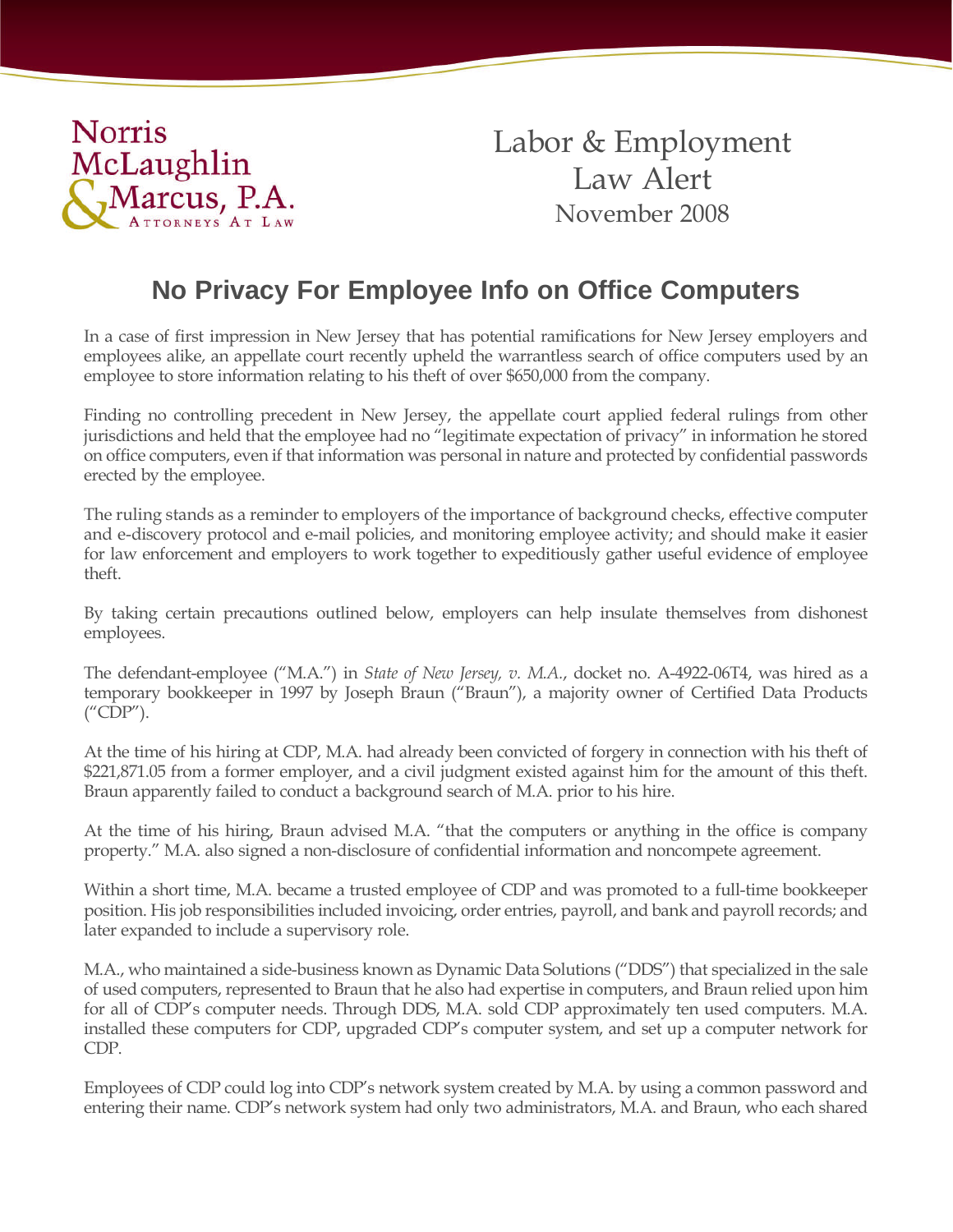access capabilities. Unbeknownst to Braun, M.A. also placed separate passwords in two computers, so that only he could access the stored information protected by these passwords.

One of these computers, a desktop tower, was purchased by CDP from DDS in 2001, and was located in M.A.'s private office located within CDP's offices. The other password-protected computer was a laptop that was previously owned by M.A., but was also purchased by CDP from M.A.

Subsequently, CDP's software and designs were installed on the laptop, and M.A. and another CDP salesperson used the laptop for business purposes. The laptop was kept primarily in CDP's offices.

It did not take long for M.A. to revert back to his criminal tendencies. In 2002, Braun discovered that M.A. called CDP's payroll company and increased M.A.'s salary by approximately \$85,000 per year. After confronting M.A., Braun immediately fired him. At no time after his firing did M.A. ask for the return of the two password-protected computers, or otherwise claim ownership of these computers.

Subsequent to his firing, Braun eventually learned that M.A. stole a substantial amount of money from CDP, and, therefore, involved the police. Braun informed the police that CDP owned the two password-protected computers, and signed two forms consenting to a search of the computers by the New Jersey State Police High Technology Crimes Investigation and Support. The search revealed evidence of M.A.'s theft of approximately \$650,000 from CDP.

On appeal from a trial judge's ruling that the consensual search of the two computers was proper, M.A. argued that he had a reasonable expectation of privacy in the personal information stored on both computers because they were kept in his private office and he had placed confidential passwords on the computers to block access by others.

The appellate court, however, rejected this argument. Recognizing that no New Jersey court had directly addressed this issue, the appellate court relied upon federal caselaw from the 10th and 4th Federal Circuit Courts of Appeal and a Nebraska federal district court to conclude that M.A. had no reasonable expectation of privacy in the personal information stored on his workplace computers.

The important distinction for the appellate court between the circumstances of this case and other cases relied upon by M.A. to support his argument was the heightened expectation of privacy that a person enjoys while at home as opposed to while at work.

The appellate court relied upon several factors, outlined below, to uphold the search of the workplace computers that directly and indirectly relate to this key distinction. As these types of inquiries are undoubtedly highly fact sensitive, employers will be served well to consider these factors as guideposts to better protect themselves against employee theft, and ensure that warrantless consent searches of workplace computers by law enforcement will be upheld by the courts:

#### **1. Employer Owned the Computers, and They Were Kept at the Workplace.**

The appellate court upheld the finding that CDP owned both the desktop and laptop computers handed over to the State Police. Accordingly, to the extent possible, employers should strive to ensure that employees only use employer-owned computers, and employers should discourage employees' use of personal computers for work-related activities.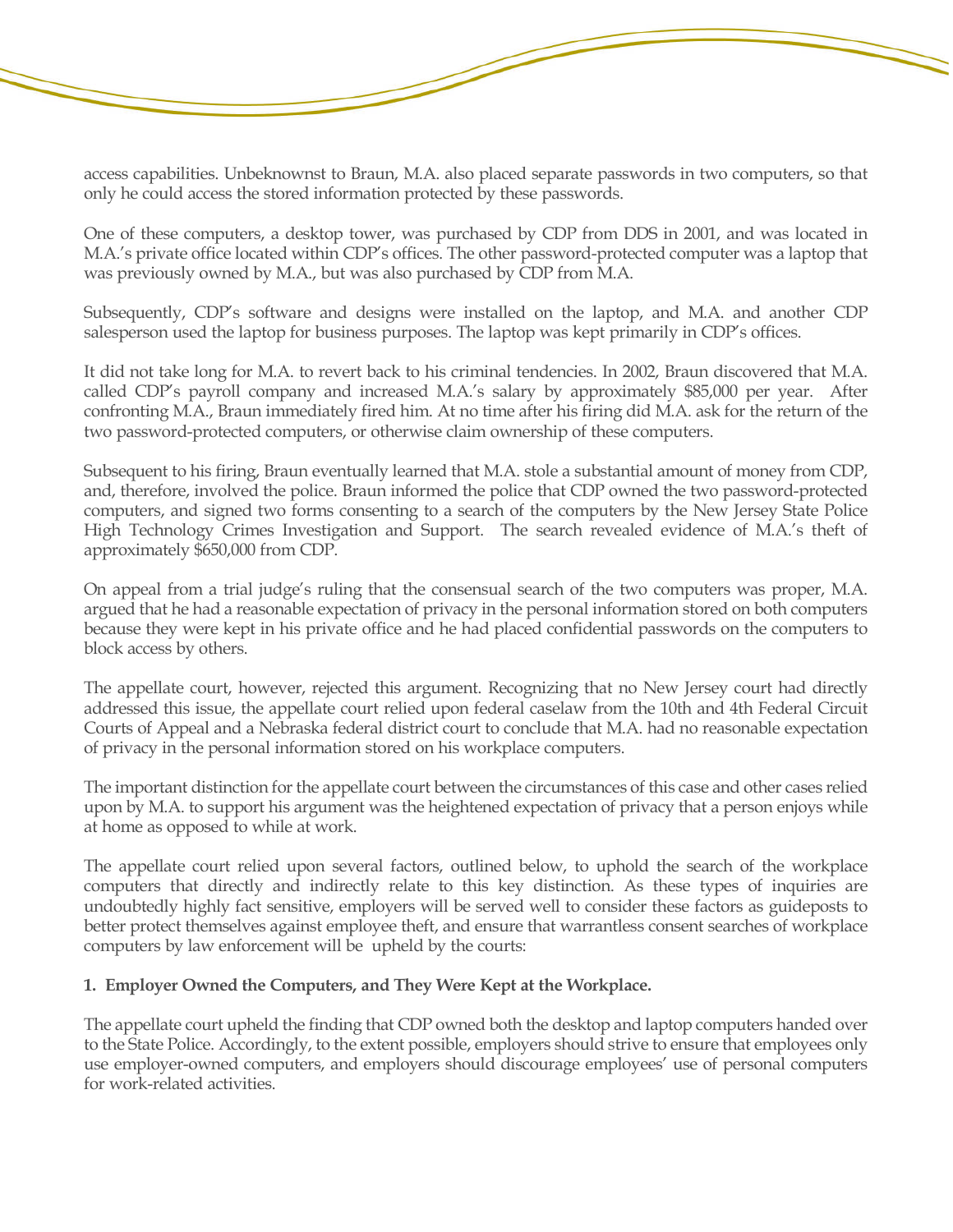Employers should also prevent employees from installing company-related software on employees' personal computers to further discourage the use of personal computers for business purposes. Employers should memorialize these expectations through a written policy.

# **2. Employer Advised Employee Upon Hiring That all Workplace Computers Were Company Property.**

Whether or not the employment relationship is documented, it is essential that the employee be made explicitly aware that workplace computers, including employer-issued laptops, are the sole property of the employer. Employers are advised to keep track of company-issued hardware (including laptops, PDAs, memory sticks, cell phones, etc.) by maintaining a log of when company-issued hardware is provided to an employee and when the hardware is transferred or decommissioned. Such detailed records will also help an employer with e-discovery related obligations including duties to preserve electronically stored information  $($ "ESI").

## **3. Desktop Computer was Connected to the Employer's Network, and Laptop Contained Business Software.**

These self-explanatory factors highlight the importance of drawing a clear line that company property is just that, and should be used only for company-related business. In scenarios where it is difficult (if not impossible) for an employer to prevent an employee's use of personal computers for business-related activities, such use should be deterred through the use of a written policy prohibiting it.

### **4. Employer had Equal Access to the Computers, and a Co-Worker had Equal Access to the Laptop.**

Whether or not someone's belief that his or her computer activities are private turns on who else has access to that computer. Even if, for example, a particular company-issued laptop is used by only one employee, employers should make sure their network is set up so that more than one company administrator will be able to monitor others logged into the network at any time. Moreover, employers should issue employeespecific login passwords and keep track of employee computer activity.

### **5. Employee's Office was Never Closed or Locked.**

This factor - access by others to an allegedly private space in the office - is analogous to the previous factor – access by others to alleged private information in "cyber space." Needless to say, employers should rarely give an employee the ability to completely lock others out of his or her work area.

Exceptions to the general rule include HR and benefits personnel who maintain sensitive employee files in their offices. While an argument can be made that an employee who holds the only key to his or her locked office enjoys some expectation of privacy in the contents of that office, one way to counter this argument is to include a written reminder in an employment manual that the office is to be used for business purposes only and that the employer has the absolute right to access the office and its contents at its discretion.

Cases in this area of the law are highly fact sensitive. The existence of one or all of the above factors might not necessarily guarantee that a consensual search of workplace computers will be upheld.

Following these guidelines, however, is a step in the right direction to both preventing employee theft, and ensuring that law enforcement will have access to one of the most important pieces to the forensic puzzle in the event a hi-tech theft occurs.